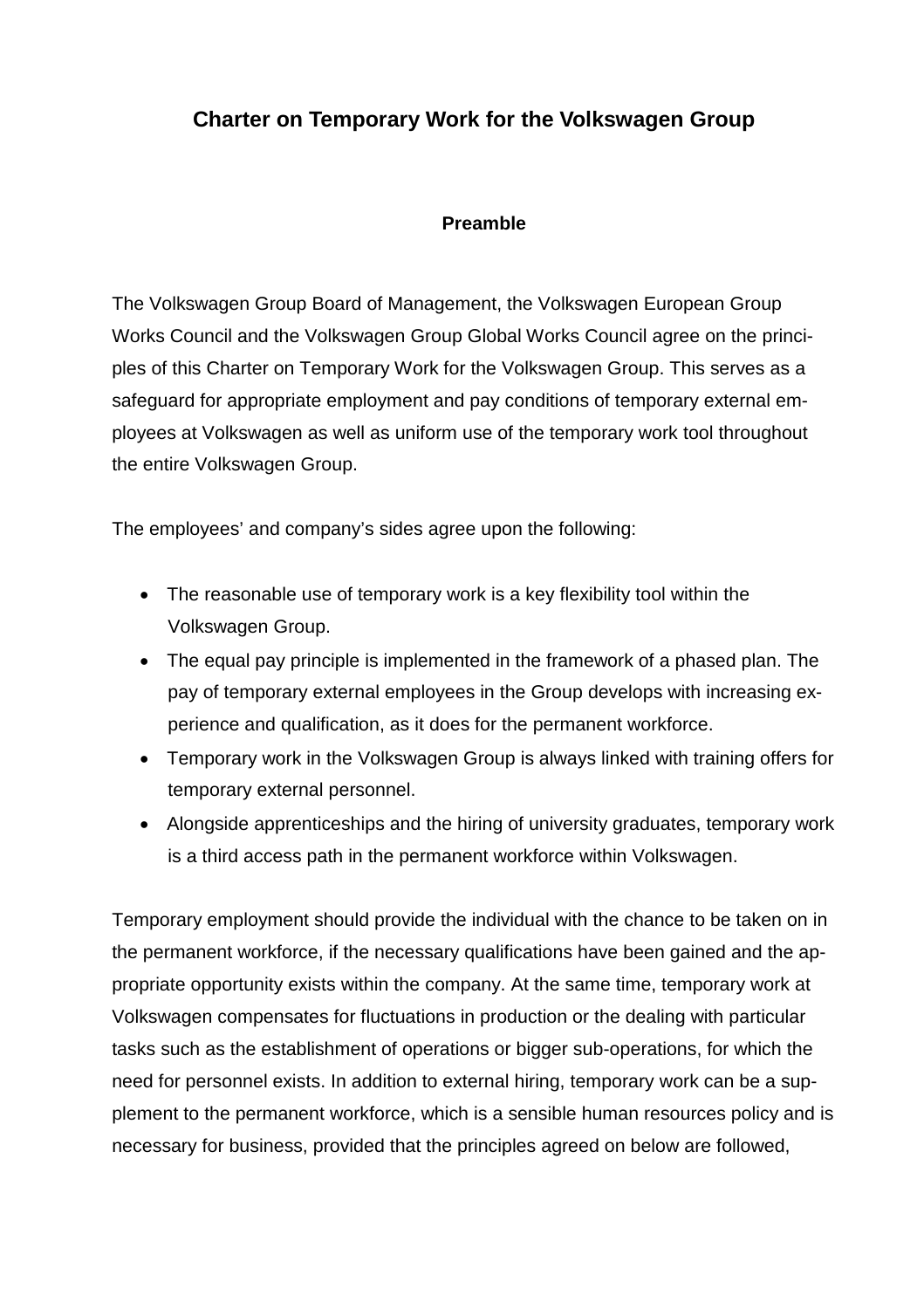which serve the protection of both the permanent and the temporary external employees.

2

#### **Definition**

In the spirit of this Charter, temporary work is defined as working conditions under which an employee holding an employment contract with a temporary employment agency is transferred from this agency, for a period stipulated in a contract, in order to work under the supervision and direction of Volkswagen. The above is to be differentiated from the rendering of the contractually defined work performance for Volkswagen, in which the rights and responsibilities of the employer, in regard to working hours, instructions and training etc., remain solely with the external company. The use of holiday workers is not included in this agreement.

### **The organisation of temporary work at Volkswagen**

*a) Limiting the number of temporary workers*

The number of temporary external employees in the Volkswagen Group has to be in an appropriate relationship with permanent employees. As a benchmark for this, temporary external personnel make up 5% of the workforce per plant. Company and employee representation can amicably agree on a different portion at each plant. Should the figure exceed 5% per plant the company and workers representatives pledge to begin discussion in the context of the consultation mechanism, which is defined in the Charter on Labour Relations, whether a reduction in the level of temporary external employees is necessary and to bring about an amicable solution. Existing co-determination rights and co-determination rights gained in the future through the implementation of the Charter on Labour Relations will not be restricted through this.

The Volkswagen European Group Works Council and the Volkswagen Group Global Works Council have the right to have the Group Board of Management inform them over the level of temporary external personnel at work in the company or the individual sites as well as their percentage of the total workforce. The employee representatives have the same rights at their respective level as do the Volkswagen European Group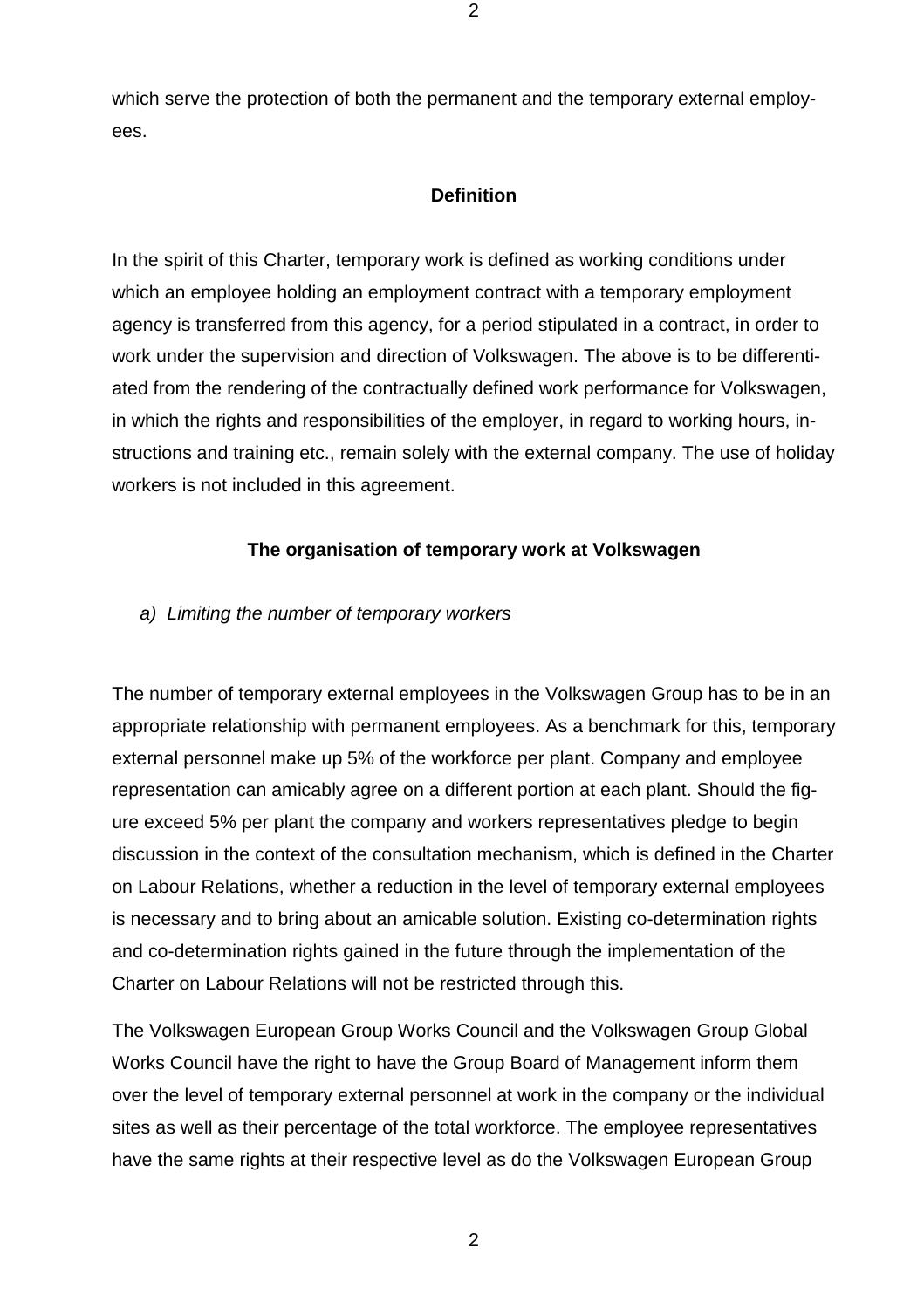Works Council and the Volkswagen Group Global Works Council for the entire company.

## *b) Equal pay and equal treatment*

Reference basis for Equal Pay is the respective base salary.

All further components of pay, i.e. shift and overtime supplements, depend on the rates typical for the location and/or sector, and if available, regulated by wage agreements.

Training wages based on the local and company regulations may be paid. After a period of 9 months at the latest, a temporary external employee shall receive the same basic pay as a permanent employee on the same level. The level of training wage is determined by the responsible wage negotiating parties.

From the second year of employment, temporary external employees are entitled to performance-oriented remuneration components such as team bonuses and individual bonuses, in an amount comparable to that received by the permanent workforce from the second year, when their performance can be evaluated for the first time. During performance evaluation, the same criterion used for permanent employees applies to temporary external personnel.

Subsidiary companies of the Volkswagen Group which act as agencies provide their employees earnings-based bonuses. The distribution volume of the earnings-based bonuses for the entire workforce shall be at least 10% of the operative results of the respective Group subsidiary. This volume is distributed to those entitled to the claim.

The Volkswagen Group ensures that the agencies pay to the employees an amount based on this agreement.

Payments which are linked to permanent affiliation to the Volkswagen Group do not fall under the Equal Pay Regulation.

The establishment of the working hours' regulations - for example, weekly hours, breaks and rest periods etc., depend on the regulations valid for the area of assignment of the site of the Volkswagen Group which the temporary external employee is assigned to.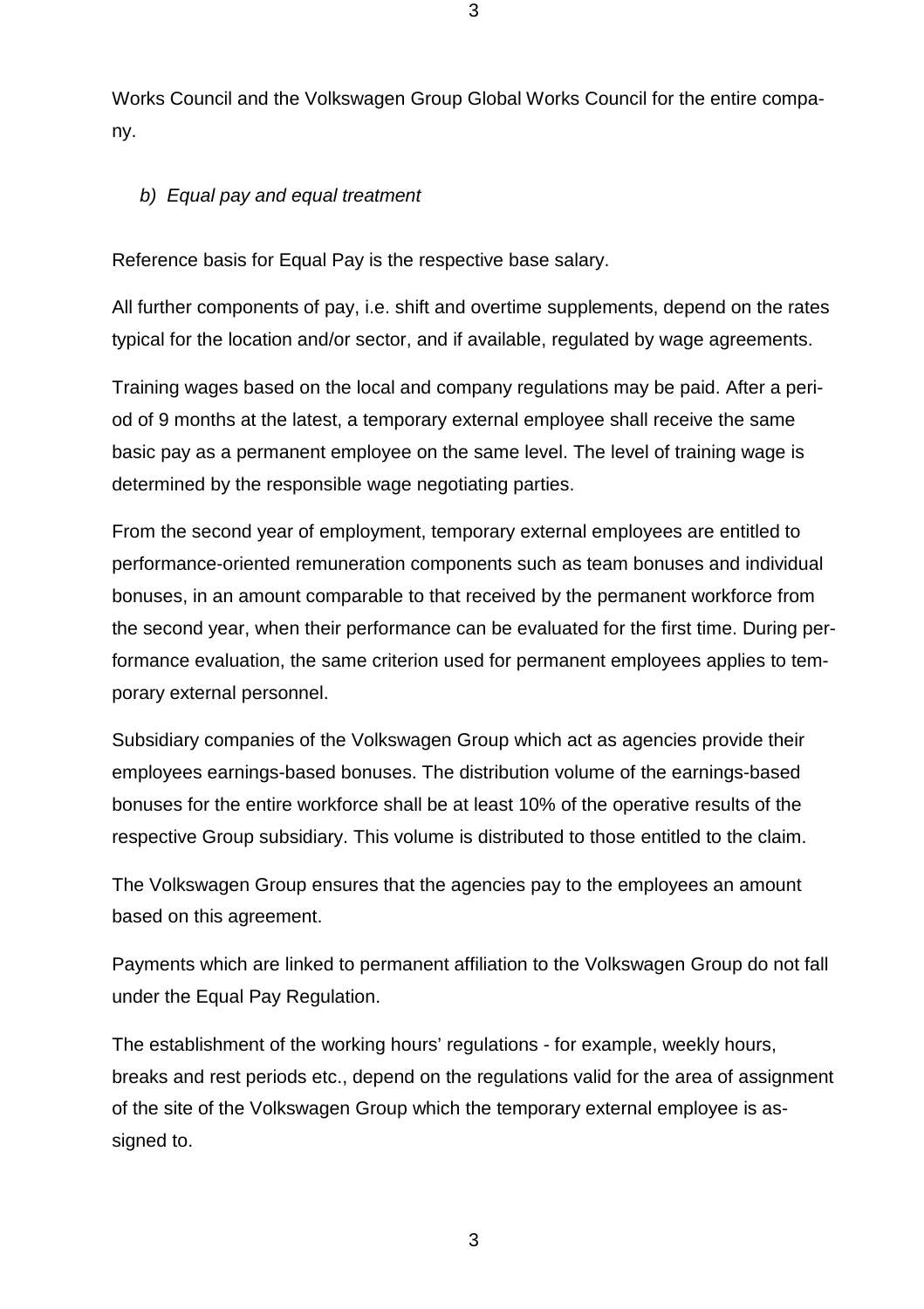It is forbidden to use temporary external employee to work at legally strike-bound companies.

During their activity with Volkswagen, temporary external employees are given the same working conditions as the permanent employees in the workplace. The equal treatment of temporary external personnel includes, for example, the access to general company information as well as health and safety in the workplace, the access to collective communal facilities and services as well as social standards, as long as it does not include offerings and facilities which are necessarily provided only to members of the permanent workforce.

All rights for representation concerning the assignment are exercised by the Volkswagen employee representatives as long as no legal or company regulations prohibit this.

# *c) Limiting the length of an individual's assignment*

The protection of a temporary external employee should not exceed the respective assignment length at the Volkswagen Group, a total of 3 contract extensions or a period of 36 months collectively. If the temporary external employee has reached the maximum employment limit, his or her adoption into the permanent workforce will be reviewed individually by the responsible department.

The minimum assignment duration of 6 months must be offered to the temporary external personnel. Furthermore, any offered extension of the contract must be at least 6 months. During the assignment period, temporary external employees will be informed of the extension of their assignment and its planned duration at least 4 weeks in advance. As long as national laws and contractual standards permit it, company and employee representation at every site can amicably agree on a deviating minimum assignment length and agreement duration.

# *d) Opportunity for permanent employment and training*

When human resources planning determine that temporary external personnel can be employed in a long term basis, they will be taken on preferentially as permanent em-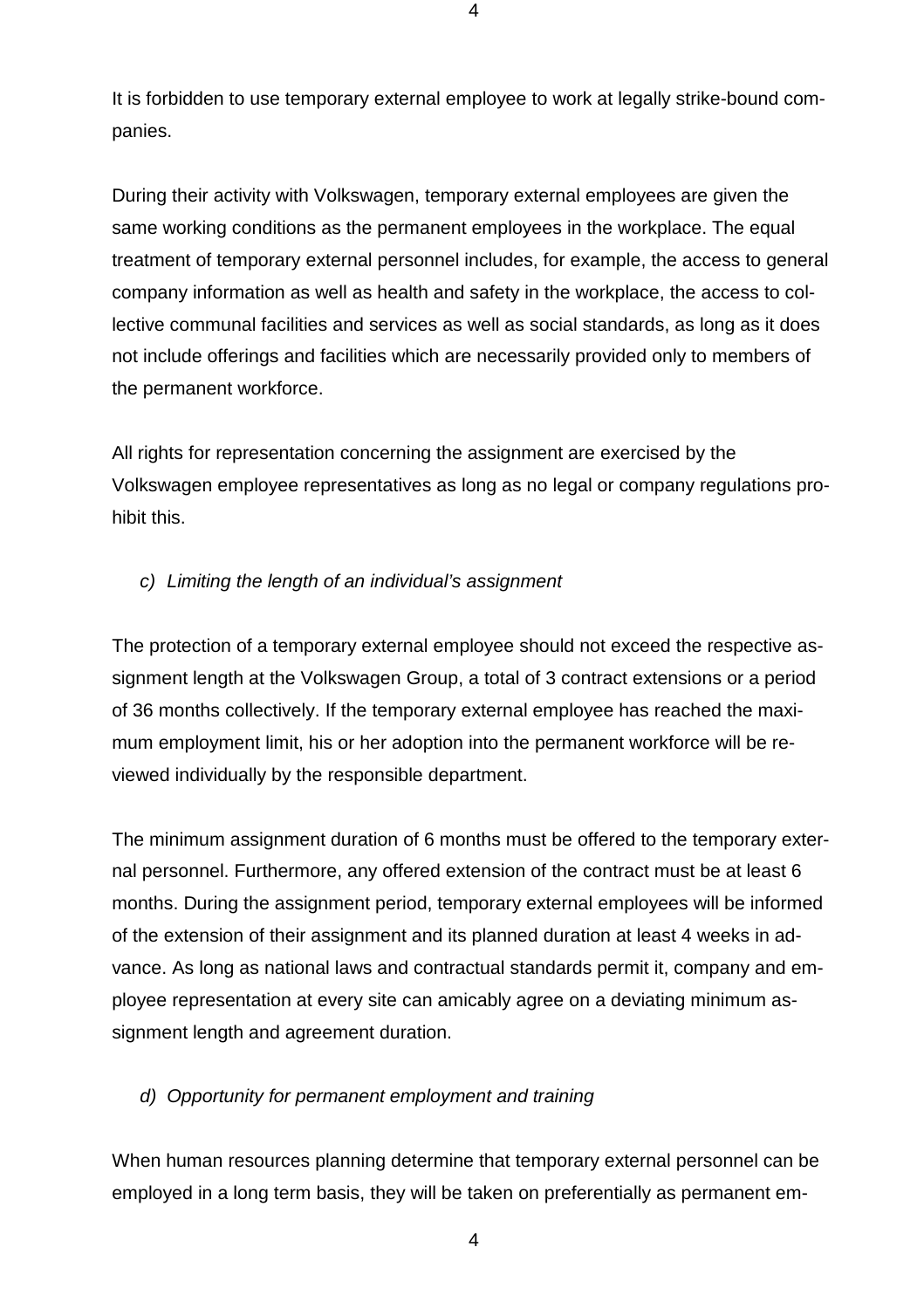ployees according to the take-on criteria agreed on between the company and the employee representation at the site. After 18 months, a take-over is considered if appropriate training, personal attributes and sustained need for personnel exist. Thus, temporary work at Volkswagen becomes an opportunity for permanent employment and, in addition to apprenticeships, trainee programmes and direct recruitment of externals, a third way of entering the company. All brands and companies ensure that temporary external employees are preferentially treated during hiring when permanent personnel are needed. They further pledge to offer their technically-related training programme to the temporary workforce, just like the permanent workforce of the respective sites.

#### *e) Selection of temporary employment agencies*

Loan contracts are finalised only with suppliers, who recognise the 'Volkswagen Group requirements regarding sustainability in its relationships with business partners '. If a country has a wage agreement for temporary work or regulates through the legal minimum wage, Volkswagen pledges to coordinate only with companies which maintain minimum standards.

Concealing temporary work, in cooperation with temporary employment agencies which appear as recipients of factory orders but only practise their employer rights in form, is prohibited by the contracting parties.

#### **Closing Provisions**

This Charter represents a supplement and further development of existing agreements and clarifications, in particular the 'Charter on Labour Relations within the Volkswagen Group' and the 'Declaration on social rights and industrial relations at Volkswagen'. It is valid for the companies that are represented in the Volkswagen European Group Works Council and the Volkswagen Group Global Works Council. No claims based on this Charter may be made by third parties.

The parties concerned recognise the country-specific trade union traditions and different legal and wage agreement regulations in different countries. The provisions of this Charter must be compatible with the local conditions. If compliance with countryspecific standards for temporary work represents a worsening in comparison to this

5